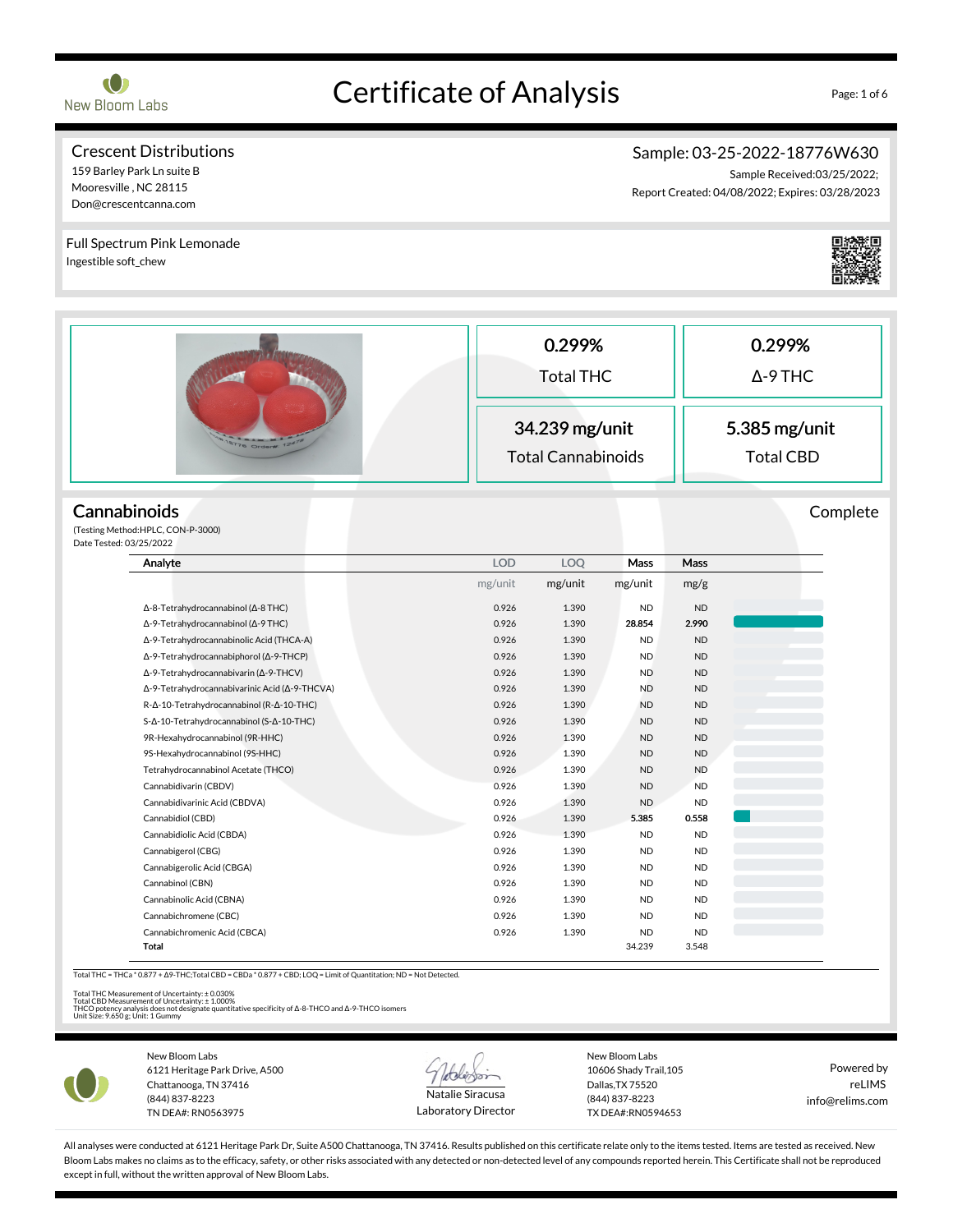

# Certificate of Analysis Page: 2 of 6

#### Crescent Distributions 159 Barley Park Ln suite B

Mooresville , NC 28115 Don@crescentcanna.com

# Sample: 03-25-2022-18776W630

Sample Received:03/25/2022; Report Created: 04/08/2022; Expires: 03/28/2023







New Bloom Labs 6121 Heritage Park Drive, A500 Chattanooga, TN 37416 (844) 837-8223 TN DEA#: RN0563975



Laboratory Director

New Bloom Labs 10606 Shady Trail,105 Dallas,TX 75520 (844) 837-8223 TX DEA#:RN0594653

Powered by reLIMS info@relims.com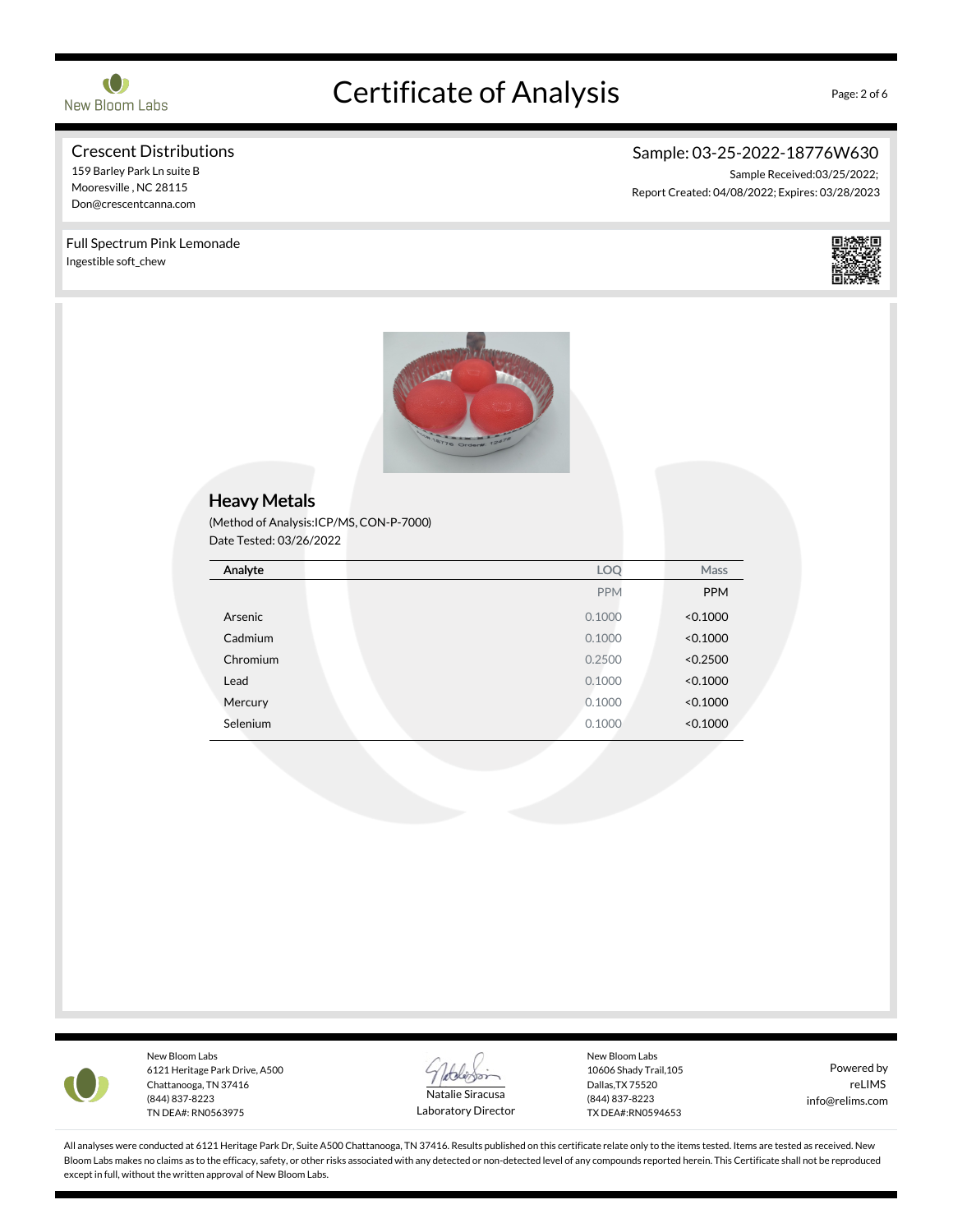

# Certificate of Analysis Page: 3 of 6

## Crescent Distributions

159 Barley Park Ln suite B Mooresville , NC 28115 Don@crescentcanna.com

### Full Spectrum Pink Lemonade Ingestible soft\_chew

### Pesticides

(Testing Method:LC/MS/MS,CON-P-5000) Date Tested:03/25/2022

| Analyte             | LOQ        | Mass       | Analyte            | LOQ        | Mass       |
|---------------------|------------|------------|--------------------|------------|------------|
|                     | <b>PPM</b> | <b>PPM</b> |                    | <b>PPM</b> | <b>PPM</b> |
| Acephate            | 0.200      | < 0.200    | Imazalil           | 0.100      | < 0.100    |
| Acequinocyl         | 1.000      | < 1.000    | Imidacloprid       | 0.200      | < 0.200    |
| Acetamiprid         | 0.100      | < 0.100    | Kresoxim Methyl    | 0.200      | < 0.200    |
| Aldicarb            | 0.200      | < 0.200    | Malathion          | 0.100      | < 0.100    |
| Avermectin B1A      | 0.200      | < 0.200    | Metalaxyl          | 0.100      | < 0.100    |
| Avermectin B1B      | 0.050      | < 0.050    | Methiocarb         | 0.100      | < 0.100    |
| Azoxystrobin        | 0.100      | < 0.100    | Methomyl           | 0.200      | < 0.200    |
| <b>Bifenazate</b>   | 0.100      | < 0.100    | <b>MGK-264</b>     | 0.100      | < 0.100    |
| <b>Bifenthrin</b>   | 0.100      | < 0.100    | Myclobutanil       | 0.100      | < 0.100    |
| <b>Boscalid</b>     | 0.200      | < 0.200    | Propoxur           | 0.100      | < 0.100    |
| Carbaryl            | 0.100      | < 0.100    | Oxamyl             | 0.500      | < 0.500    |
| Carbofuran          | 0.100      | < 0.100    | Naled              | 0.250      | < 0.250    |
| Chlorantraniliprole | 0.100      | < 0.100    | Paclobutrazole     | 0.200      | < 0.200    |
| Chlorpyrifos        | 0.100      | < 0.100    | Parathion Methyl   | 0.100      | < 0.100    |
| Clofentazine        | 0.100      | < 0.100    | Permethrin         | 0.100      | < 0.100    |
| Cyfluthrin          | 0.500      | < 0.500    | Phosmet            | 0.100      | < 0.100    |
| Cypermethrin        | 0.500      | < 0.500    | Piperonyl Butoxide | 1.000      | < 1.000    |
| Daminozide          | 0.500      | < 0.500    | Prallethrin        | 0.100      | < 0.100    |
| <b>Diazinon</b>     | 0.100      | < 0.100    | Propiconazole      | 0.200      | < 0.200    |
| Dichlorvos (DDPV)   | 0.050      | < 0.050    | Pyrethrins         | 0.500      | < 0.500    |
| Dimethoate          | 0.100      | < 0.100    | Pyridaben          | 0.100      | < 0.100    |
| Ethoprophos         | 0.100      | < 0.100    | Spinosad A         | 0.050      | < 0.050    |
| Etofenprox          | 0.200      | < 0.200    | Spinosad D         | 0.050      | < 0.050    |
| Etoxazole           | 0.100      | < 0.100    | Spiromesifen       | 0.100      | < 0.100    |
| Fenoxycarb          | 0.100      | < 0.100    | Spirotetramat      | 0.100      | < 0.100    |
| Fenpyroximate       | 0.200      | < 0.200    | Spiroxamine        | 0.200      | < 0.200    |
| Fipronil            | 0.200      | < 0.200    | Tebuconazole       | 0.200      | < 0.200    |
| Flonicamid          | 0.500      | < 0.500    | Thiacloprid        | 0.100      | < 0.100    |
| Fludioxonil         | 0.200      | < 0.200    | Thiamethoxam       | 0.100      | < 0.100    |
| Hexythiazox         | 0.500      | < 0.500    | Trifloxystrobin    | 0.100      | < 0.100    |



New Bloom Labs 6121 Heritage Park Drive, A500 Chattanooga, TN 37416 (844) 837-8223 TN DEA#: RN0563975



Laboratory Director

New Bloom Labs 10606 Shady Trail,105 Dallas,TX 75520 (844) 837-8223 TX DEA#:RN0594653

Powered by reLIMS info@relims.com

All analyses were conducted at 6121 Heritage Park Dr, Suite A500 Chattanooga, TN 37416. Results published on this certificate relate only to the items tested. Items are tested as received. New Bloom Labs makes no claims as to the efficacy, safety, or other risks associated with any detected or non-detected level of any compounds reported herein. This Certificate shall not be reproduced except in full, without the written approval of New Bloom Labs.

# Sample: 03-25-2022-18776W630

Sample Received:03/25/2022; Report Created: 04/08/2022; Expires: 03/28/2023

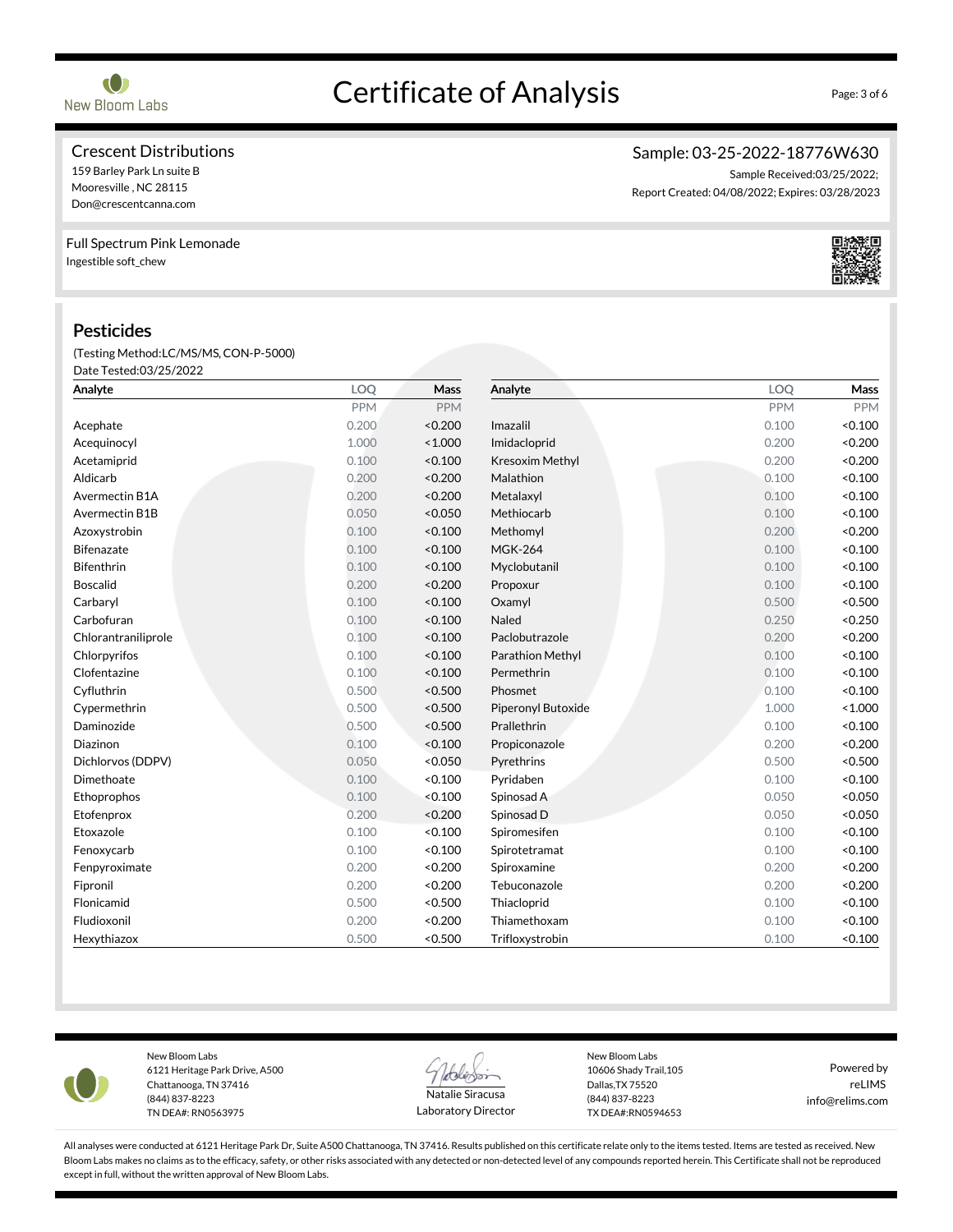

# Certificate of Analysis Page: 4 of 6

#### Crescent Distributions 159 Barley Park Ln suite B

Full Spectrum Pink Lemonade

Mooresville , NC 28115 Don@crescentcanna.com

Ingestible soft\_chew

# Sample: 03-25-2022-18776W630

Sample Received:03/25/2022; Report Created: 04/08/2022; Expires: 03/28/2023





### **Mycotoxins**

(Testing Method:LC/MS/MS,CON-P-5000)

Date Tested: 03/25/2022

| Analyte      | LOQ    | Mass         |
|--------------|--------|--------------|
|              | PPB    | PPB          |
| Aflatoxin B1 | 5.000  | < 5.000      |
| Aflatoxin B2 | 5.000  | < 5.000      |
| Aflatoxin G1 | 5.000  | < 5.000      |
| Aflatoxin G2 | 5.000  | < 5.000      |
| Ochratoxin A | 20,000 | Not Detected |



New Bloom Labs 6121 Heritage Park Drive, A500 Chattanooga, TN 37416 (844) 837-8223 TN DEA#: RN0563975



Laboratory Director

New Bloom Labs 10606 Shady Trail,105 Dallas,TX 75520 (844) 837-8223 TX DEA#:RN0594653

Powered by reLIMS info@relims.com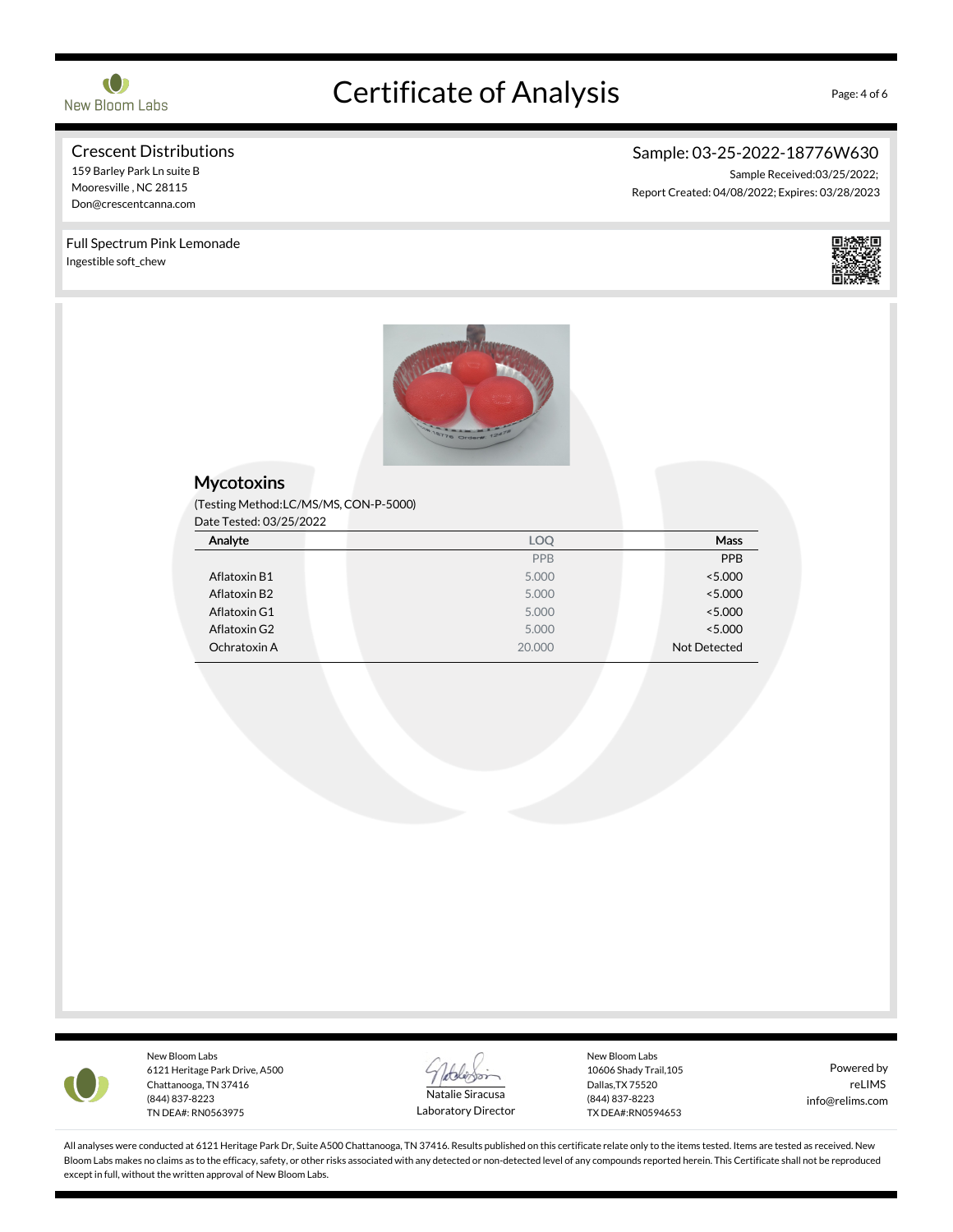

# Certificate of Analysis Page: 5 of 6

#### Crescent Distributions 159 Barley Park Ln suite B

Full Spectrum Pink Lemonade

Mooresville , NC 28115 Don@crescentcanna.com

Ingestible soft\_chew

# Sample: 03-25-2022-18776W630

Sample Received:03/25/2022; Report Created: 04/08/2022; Expires: 03/28/2023



## **Microbials**

(Testing Method:qPCR & 3M Petrifilm & SIM Plate,CON-P-6000, CON-P-9000) Date Tested: 03/26/2022

| Analyte                                | <b>LOQ</b> | <b>Units</b> |
|----------------------------------------|------------|--------------|
|                                        | CFU/g      | CFU/g        |
| <b>Total Yeast and Mold Count</b>      | 17.0       | ~17          |
| Total Aerobic Bacteria Count           | 8.0        | $8-$         |
| <b>Total Coliform Count</b>            | 8.0        | -8           |
| Total Enterobacteriaceae/BTGN Count    | 8.0        | $8-$         |
| Aspergillus spp.                       |            | Not Detected |
| Shigatoxigenic Escherichia coli (STEC) |            | Not Detected |
| Salmonella                             |            | Not Detected |
| Listeria monocytogenes                 |            | Not Detected |



New Bloom Labs 6121 Heritage Park Drive, A500 Chattanooga, TN 37416 (844) 837-8223 TN DEA#: RN0563975



Laboratory Director

New Bloom Labs 10606 Shady Trail,105 Dallas,TX 75520 (844) 837-8223 TX DEA#:RN0594653

Powered by reLIMS info@relims.com